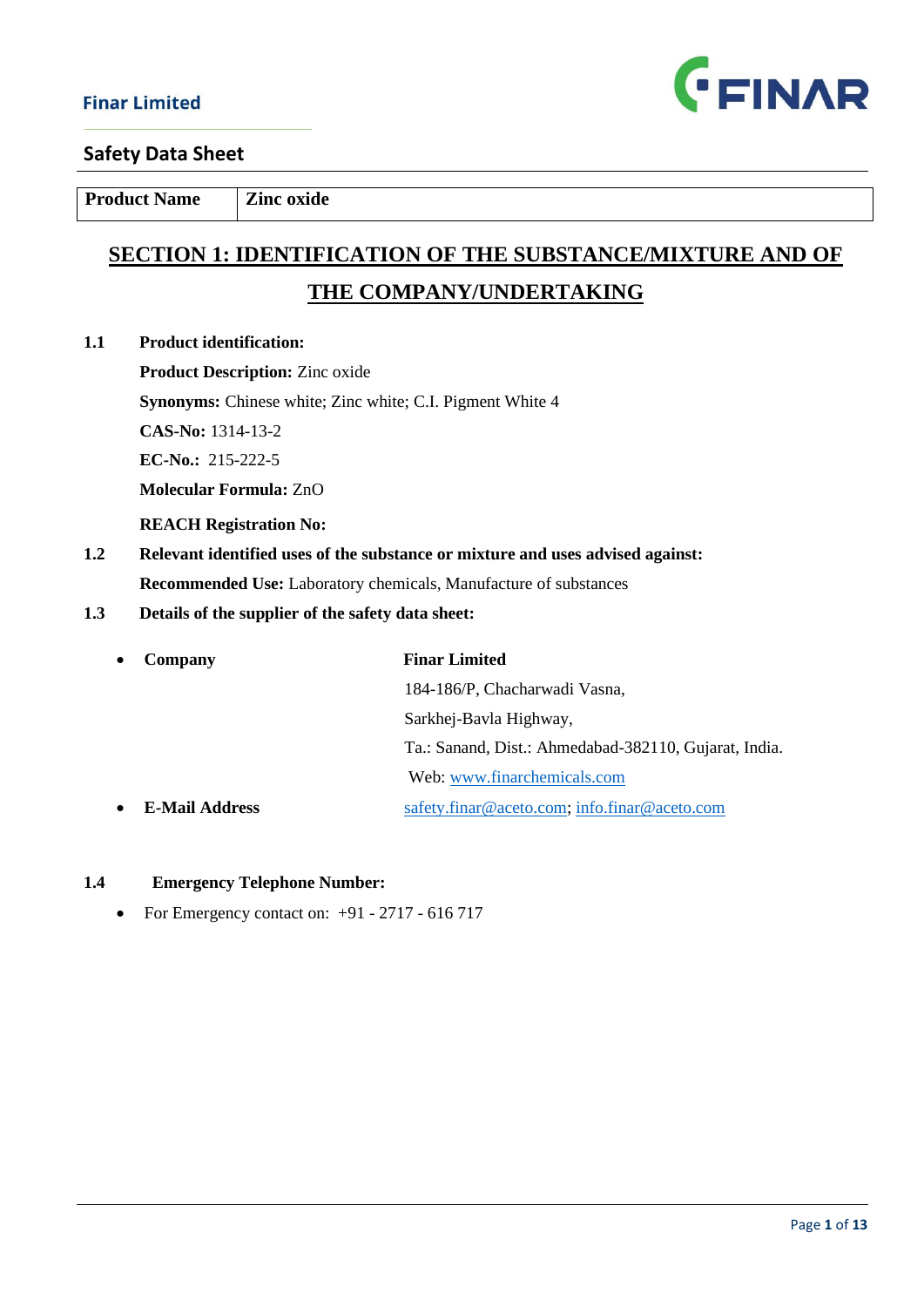

**Product Name Zinc oxide** 

# **SECTION 2: HAZARDS IDENTIFICATION**

# **2.1 Classification of the substance or mixture: Classification according to Regulation (EC) No 1272/2008** Short-term (acute) aquatic hazard (Category 1), H400 Long-term (chronic) aquatic hazard (Category 1), H410 For the full text of the H-Statements mentioned in this Section, see Section 16.

## **2.2 Label Elements:**

# **Labeling according Regulation (EC) No 1272/2008**

 **Pictogram**



 **Signal word: Warning**

#### **Hazard statement(s)**

H410 Very toxic to aquatic life with long lasting effects.

#### **Precautionary statement(s)**

P273 Avoid release to the environment.

P391 Collect spillage.

P501 Dispose of contents/ container to an approved waste disposal plant.

#### **Supplemental Hazard Statement**

None

 **Reduced labelling (≤125 ml)** 

 **Pictogram**



 **Signal word: Warning Hazard statement(s)** None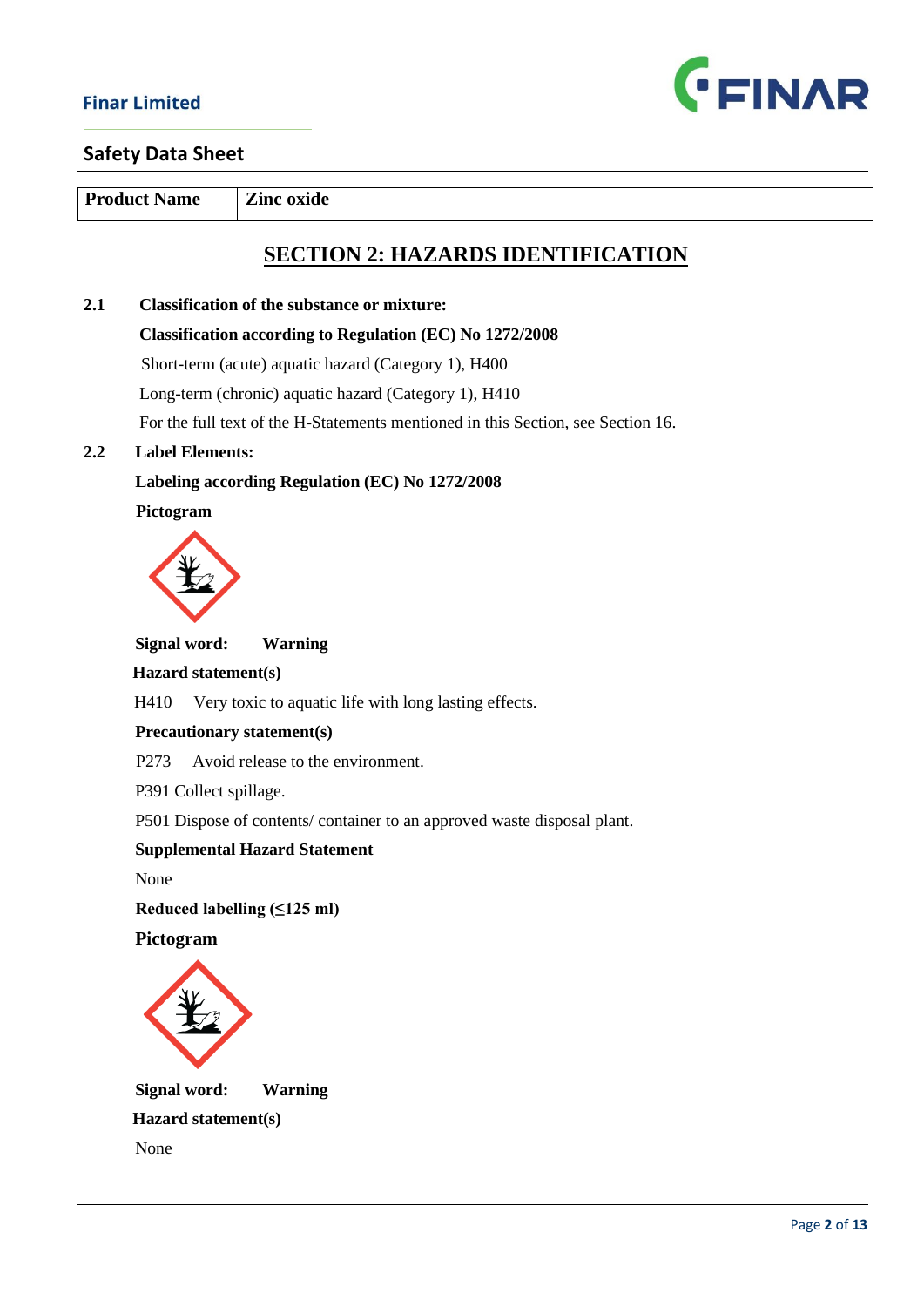

|     | <b>Product Name</b>               | <b>Zinc oxide</b>                    |
|-----|-----------------------------------|--------------------------------------|
|     |                                   |                                      |
|     | <b>Precautionary statement(s)</b> |                                      |
|     | None                              |                                      |
|     |                                   | <b>Supplemental Hazard Statement</b> |
|     | None                              |                                      |
| 2.3 | <b>Other Hazards:</b>             |                                      |

 This substance/mixture contains no components considered to be either persistent, bioaccumulative and toxic (PBT), or very persistent and very bioaccumulative (vPvB) at levels of 0.1% or higher.

# **SECTION 3: COMPOSITION/INFORMATION ON INGREDIENTS**

- **3.1 Substances:** Zinc oxide
- **3.2 Mixtures:**

| <b>Component</b> | CAS-No    | EC-No.    | Weight % |
|------------------|-----------|-----------|----------|
| Zinc oxide       | 1314-13-2 | 215-222-5 | $>95\%$  |

# **SECTION 4: FIRST AID MEASURES**

#### **4.1 Description of first aid measures:**

• **General advice**

Consult a physician. Show this safety data sheet to the doctor in attendance.

• **If inhaled**

Remove to fresh air. If breathing is difficult, give oxygen. Get medical attention if symptoms occur.

• **If case of skin contact**

Wash off immediately with plenty of water for at least 15 minutes.

Get medical attention if symptoms occur.

• **In case of eye contact**

 Rinse immediately with plenty of water, also under the eyelids, for at least 15 minutes. Get medical attention if symptoms occur.

• **If swallowed**

Do NOT induce vomiting. Get medical attention if symptoms occur.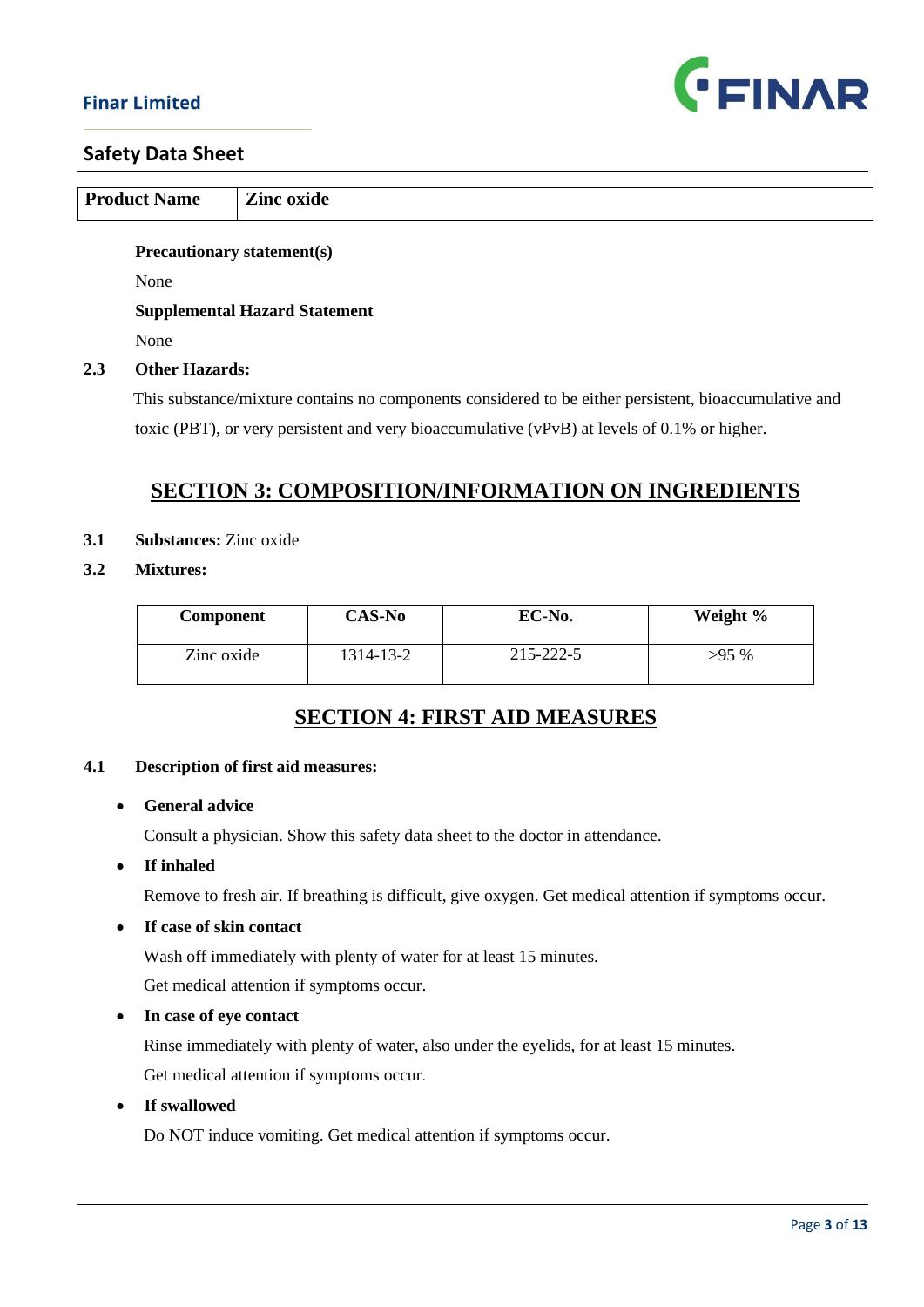

|     | <b>Product Name</b>             | <b>Zinc</b> oxide                                                                                            |
|-----|---------------------------------|--------------------------------------------------------------------------------------------------------------|
| 4.2 |                                 | Most important symptoms and effects, both acute and delayed:                                                 |
|     |                                 | The most important known symptoms and effects are described in the labelling (see section 2.2) and/or in     |
|     | section 11                      |                                                                                                              |
| 4.3 |                                 | Indication of any immediate medical attention and special treatment needed:                                  |
|     | No data available               |                                                                                                              |
|     |                                 | <b>SECTION 5: FIREFIGHTING MEASURES</b>                                                                      |
| 5.1 | <b>Extinguishing media:</b>     |                                                                                                              |
|     |                                 | <b>Suitable Extinguishing Media-</b>                                                                         |
|     |                                 | Use extinguishing measures that are appropriate to local circumstances and the surrounding environment.      |
|     |                                 | <b>Unsuitable Extinguishing Media-</b>                                                                       |
|     |                                 | For this substance/mixture no limitations of extinguishing agents are given.                                 |
| 5.2 |                                 | Special hazards arising from the substance or mixture:                                                       |
|     | Zinc/zinc oxides                |                                                                                                              |
|     |                                 | Not combustible. Ambient fire may liberate hazardous vapours.                                                |
| 5.3 | <b>Advice for firefighters:</b> |                                                                                                              |
|     |                                 | In the event of fire, wear self-contained breathing apparatus.                                               |
| 5.4 | <b>Further Information:</b>     |                                                                                                              |
|     |                                 | Prevent fire extinguishing water from contaminating surface water or the ground water system.                |
|     |                                 | <b>SECTION 6: ACCIDENTAL RELEASE MEASURES</b>                                                                |
| 6.1 |                                 | Personal precautions, protective equipment and emergency procedures:                                         |
|     |                                 | Advice for non-emergency personnel: Avoid inhalation of dusts. Evacuate the danger area,                     |
|     |                                 | observe emergency procedures, consult an expert. For personal protection see section 8.                      |
| 6.2 |                                 | <b>Environmental precautions:</b>                                                                            |
|     |                                 | Do not let product enter drains.                                                                             |
| 6.3 |                                 | Methods and material for containment and cleaning up:                                                        |
|     |                                 | Cover drains. Collect, bind, and pump off spills. Observe possible material restrictions (see sections 7 and |
|     |                                 | 10). Take up dry. Dispose of properly. Clean up affected area. Avoid generation of dusts.                    |
| 6.4 |                                 | Reference to other sections:                                                                                 |
|     |                                 | For disposal see Sections 13.                                                                                |
|     |                                 | $Diag \land \alpha f$ 13                                                                                     |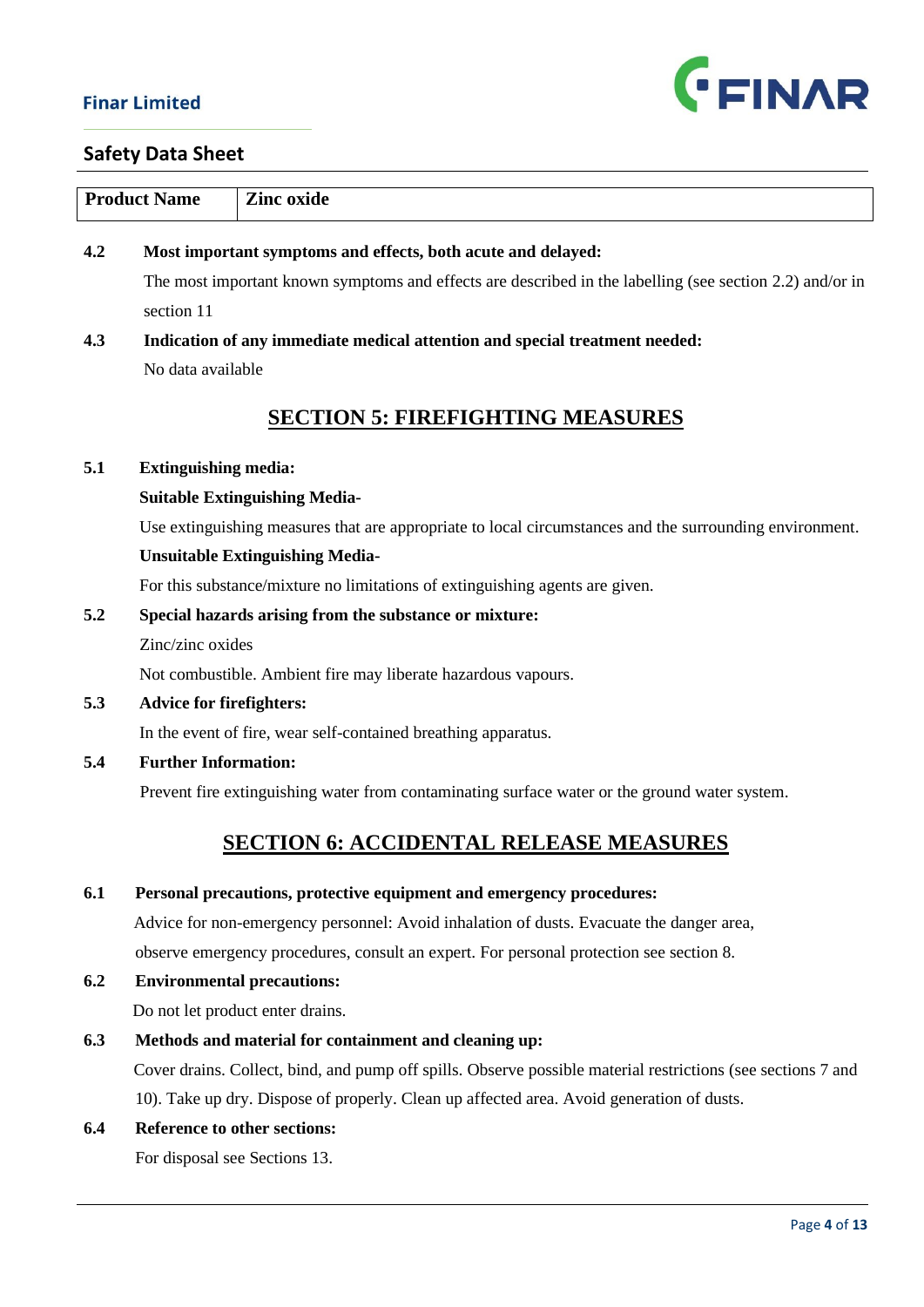

**Product Name Zinc oxide** 

# **SECTION 7: HANDLING AND STORAGE**

#### **7.1 Precautions for safe handling:**

Wear personal protective equipment/face protection. Ensure adequate ventilation. Avoid contact with skin, eyes or clothing. Avoid ingestion and inhalation. Avoid dust formation.

**7.2 Conditions for safe storage, including any incompatibilities: Storage conditions**

Keep containers tightly closed in a dry and well-ventilated place.

#### **7.3 Specific end use(s):**

Apart from the uses mentioned in section 1.2 no other specific uses are stipulated.

# **SECTION 8: EXPOSURE CONTROLS/PERSONAL PROTECTION**

#### **8.1 Control parameters:**

#### **Ingredients with workplace control parameters**

#### **8.2 Exposure Controls:**

#### **Personal Protective Equipment:**

#### • **Eye & Face Protection**-

 Use equipment for eye protection tested and approved under appropriate government standards such as NIOSH (US) or EN 166(EU). Safety glasses

### • **Hand Protection -**

 This recommendation applies only to the product stated in the safety data sheet, supplied by us and for the designated use. When dissolving in or mixing with other substances and under conditions deviating from those stated in EN374 please contact the supplier of CE-approved gloves

(e.g. KCL GmbH, D-36124 Eichenzell, Internet: www.kcl.de).

Full contact-

Material: Nitrile rubber

Minimum layer thickness: 0.11 mm

Break through time: 480 min

Material tested: KCL 741 Dermatril® L

 This recommendation applies only to the product stated in the safety data sheet, supplied by us and for the designated use. When dissolving in or mixing with other substances and under conditions deviating from those stated in EN374 please contact the supplier of CE-approved gloves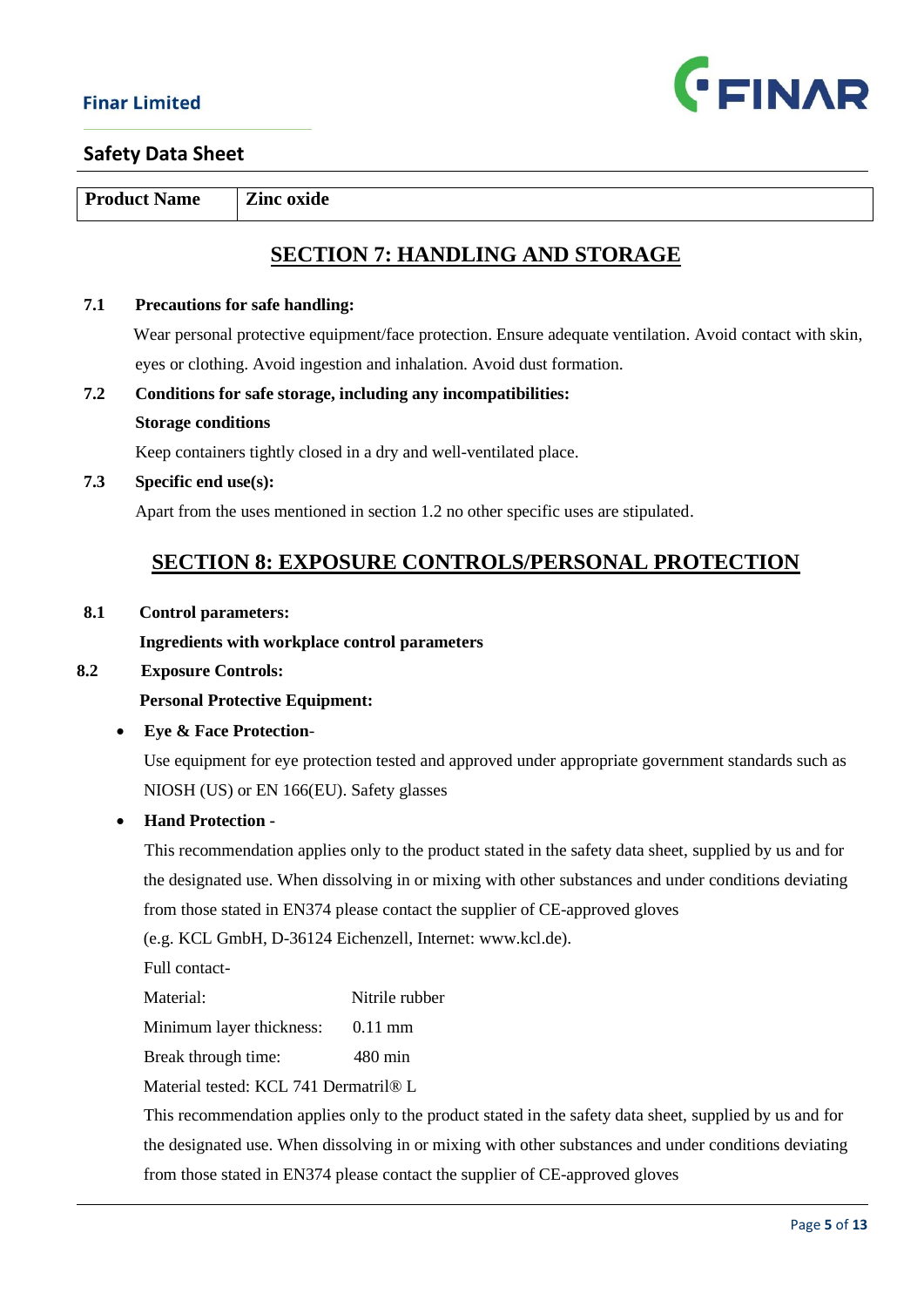

| <b>Product Name</b><br><b>Zinc oxide</b> |                                                            |                                         |                                                                                                            |  |  |
|------------------------------------------|------------------------------------------------------------|-----------------------------------------|------------------------------------------------------------------------------------------------------------|--|--|
|                                          |                                                            |                                         |                                                                                                            |  |  |
|                                          | (e.g. KCL GmbH, D-36124 Eichenzell, Internet: www.kcl.de). |                                         |                                                                                                            |  |  |
|                                          | Splash contact-<br>Material:                               |                                         | Nitrile rubber                                                                                             |  |  |
|                                          | Minimum layer thickness:                                   |                                         | $0.11$ mm                                                                                                  |  |  |
|                                          | Break through time:                                        |                                         | 480 min                                                                                                    |  |  |
|                                          |                                                            | Material tested: KCL 741 Dermatril® L   |                                                                                                            |  |  |
|                                          | <b>Respiratory Protection-</b>                             |                                         |                                                                                                            |  |  |
|                                          |                                                            | Required when dusts are generated.      |                                                                                                            |  |  |
|                                          |                                                            |                                         | Our recommendations on filtering respiratory protection are based on the following standards: DIN EN       |  |  |
|                                          |                                                            |                                         | 143, DIN 14387 and other accompanying standards relating to the used respiratory protection system.        |  |  |
|                                          |                                                            | Recommended Filter type: Filter type P1 |                                                                                                            |  |  |
|                                          |                                                            |                                         | The entrepeneur has to ensure that maintenance, cleaning and testing of respiratory protective devices are |  |  |
|                                          | carried out according to the instructions of the producer. |                                         |                                                                                                            |  |  |
|                                          |                                                            |                                         | These measures have to be properly documented.                                                             |  |  |
|                                          |                                                            | <b>Environmental Exposure Controls-</b> |                                                                                                            |  |  |
|                                          |                                                            | Do not let product enter drains.        |                                                                                                            |  |  |
|                                          |                                                            |                                         |                                                                                                            |  |  |
|                                          |                                                            |                                         | <b>SECTION 9: PHYSICAL AND CHEMICAL PROPERTIES</b>                                                         |  |  |
| 9.1                                      |                                                            |                                         | Information on basic physical and chemical properties:                                                     |  |  |
|                                          |                                                            | Appearance: White / off white           |                                                                                                            |  |  |
|                                          | <b>Physical State: Powder</b>                              |                                         |                                                                                                            |  |  |
|                                          | <b>Odor: Odorless</b>                                      |                                         |                                                                                                            |  |  |
|                                          | <b>Odor Threshold:</b> Not applicable                      |                                         |                                                                                                            |  |  |
|                                          | pH: 6.72                                                   |                                         |                                                                                                            |  |  |
|                                          | Melting Point: 1975 °C                                     |                                         |                                                                                                            |  |  |
|                                          |                                                            |                                         | <b>Initial Boiling Point/Range: No data available</b>                                                      |  |  |
|                                          |                                                            | Flash Point: No data available          |                                                                                                            |  |  |
|                                          |                                                            | Evaporation Rate: No data available     |                                                                                                            |  |  |

- **Lower Explosion Limit:** No data available
- **Upper Explosion Limit:** No data available
- **Vapor Pressure:** No data available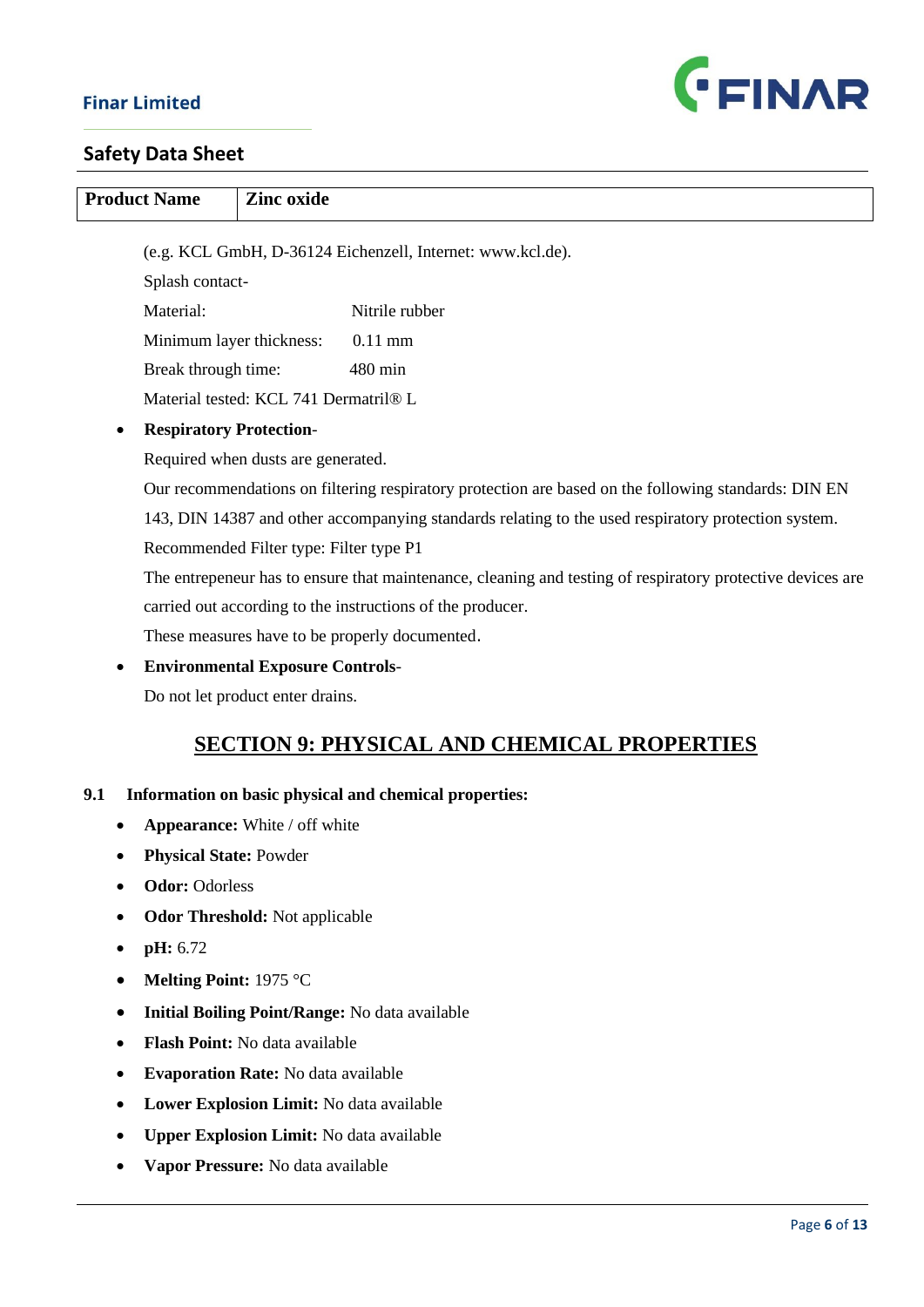

### **Safety Data Sheet**

| <b>Product Name</b> | Zinc oxide                                    |
|---------------------|-----------------------------------------------|
| $\bullet$           | <b>Density:</b> 5.68 g/cm3 at 22 $^{\circ}$ C |

- **Relative Density:** 5.68 at 22 °C
- **Water Solubility:** 0.0029 g/l at 20 °C
- **Partition Co-efficient: n-octanol/Water:** No data available
- **Auto-Ignition Temperature:** No data available
- **Decomposition Temperature:** No data available
- **Viscosity, Dynamic:** No data available
- **Viscosity, Kinematic:** No data available
- **Water/Oil Dist. Co eff.:** No data available

#### **9.2 Other information:**

- **Molecular Formula:** ZnO
- **Molecular Weight:** 81.38 g/mol

# **SECTION 10: STABILITY AND REACTIVITY**

#### **10.1 Reactivity:**

No data available

**10.2 Chemical stability:** 

The product is chemically stable under standard ambient conditions (room temperature).

#### **10.3 Possibility of hazardous reactions:**

Violent reactions possible with:

Hydrogen peroxide

Magnesium

#### **10.4 Conditions to avoid:**

Avoid dust formation. Incompatible products.

#### **10.5 Incompatible materials:**

Strong acids

#### **10.6 Hazardous decomposition products:**

In the event of fire: see section 5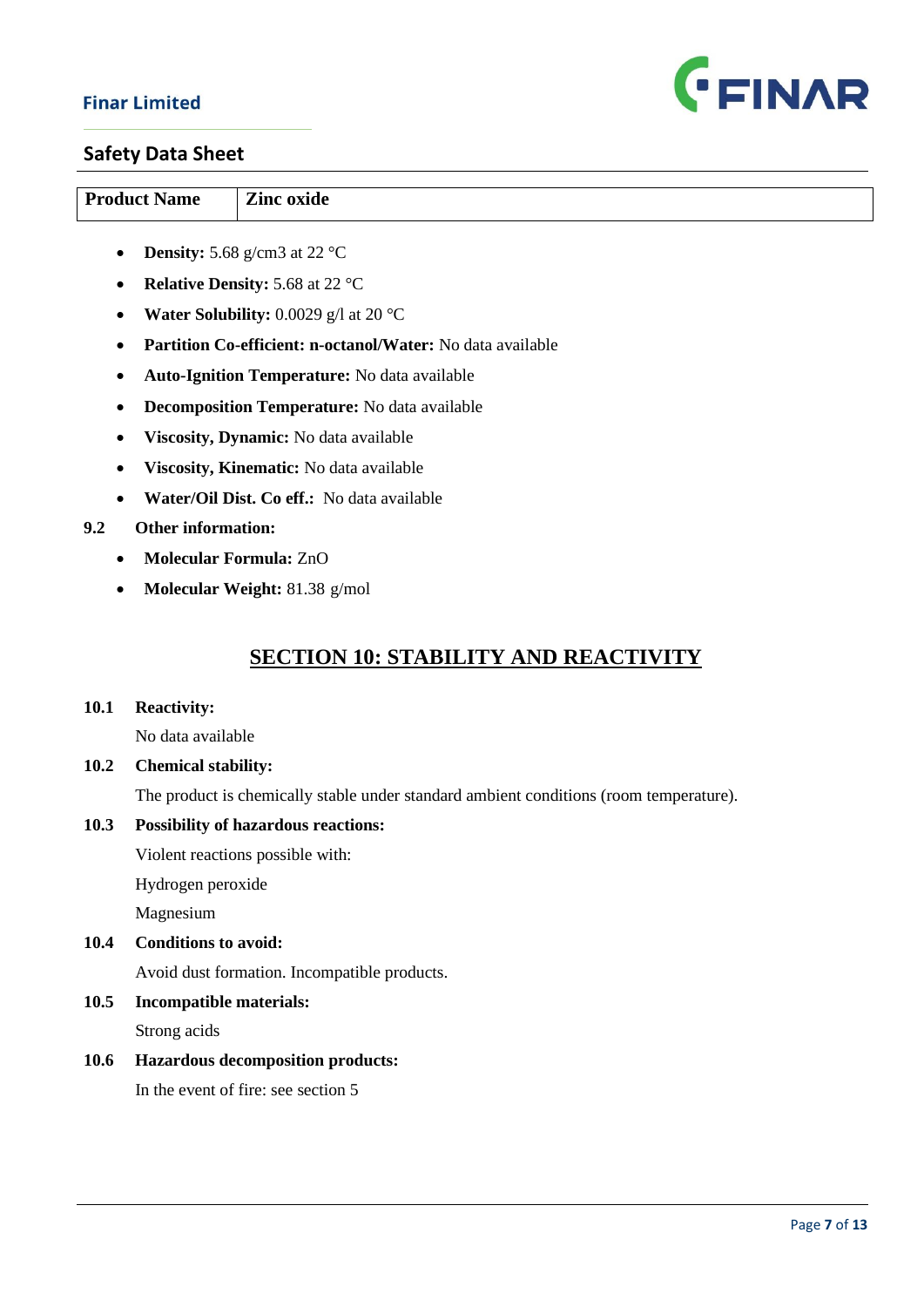

**Product Name Zinc oxide** 

# **SECTION 11: TOXICOLOGICAL INFORMATION**

#### **11.1 Information on toxicological effects:**

#### **Acute Toxicity**

LD50 Oral - Rat - male and female  $-$  > 2.000 mg/kg

(OECD Test Guideline 423)

LC50 Inhalation - Rat - male and female -  $4 h - 1.79 mg/l$ 

(US-EPA)

LD50 Dermal - Rat - male and female - > 2.000 mg/kg

(OECD Test Guideline 402)

#### **Skin corrosion / irritation**

Skin - reconstructed human epidermis (RhE)

Result: No skin irritation - 1 h

(OECD Test Guideline 431)

#### **Serious eye damage / Eye irritation**

Eyes - Bovine cornea

Result: No eye irritation - 4 h

(OECD Test Guideline 437)

#### **Respiratory or skin Sensitisation**

Maximization Test - Guinea pig

Result: negative

(OECD Test Guideline 406)

#### **Germ cell mutagenicity**

Test Type: Ames test

Test system: Escherichia coli/Salmonella typhimurium

Metabolic activation: with and without metabolic activation

Method: OECD Test Guideline 471

Result: negative

Test Type: In vitro mammalian cell gene mutation test

Test system: mouse lymphoma cells

Metabolic activation: with and without metabolic activation

Method: OECD Test Guideline 476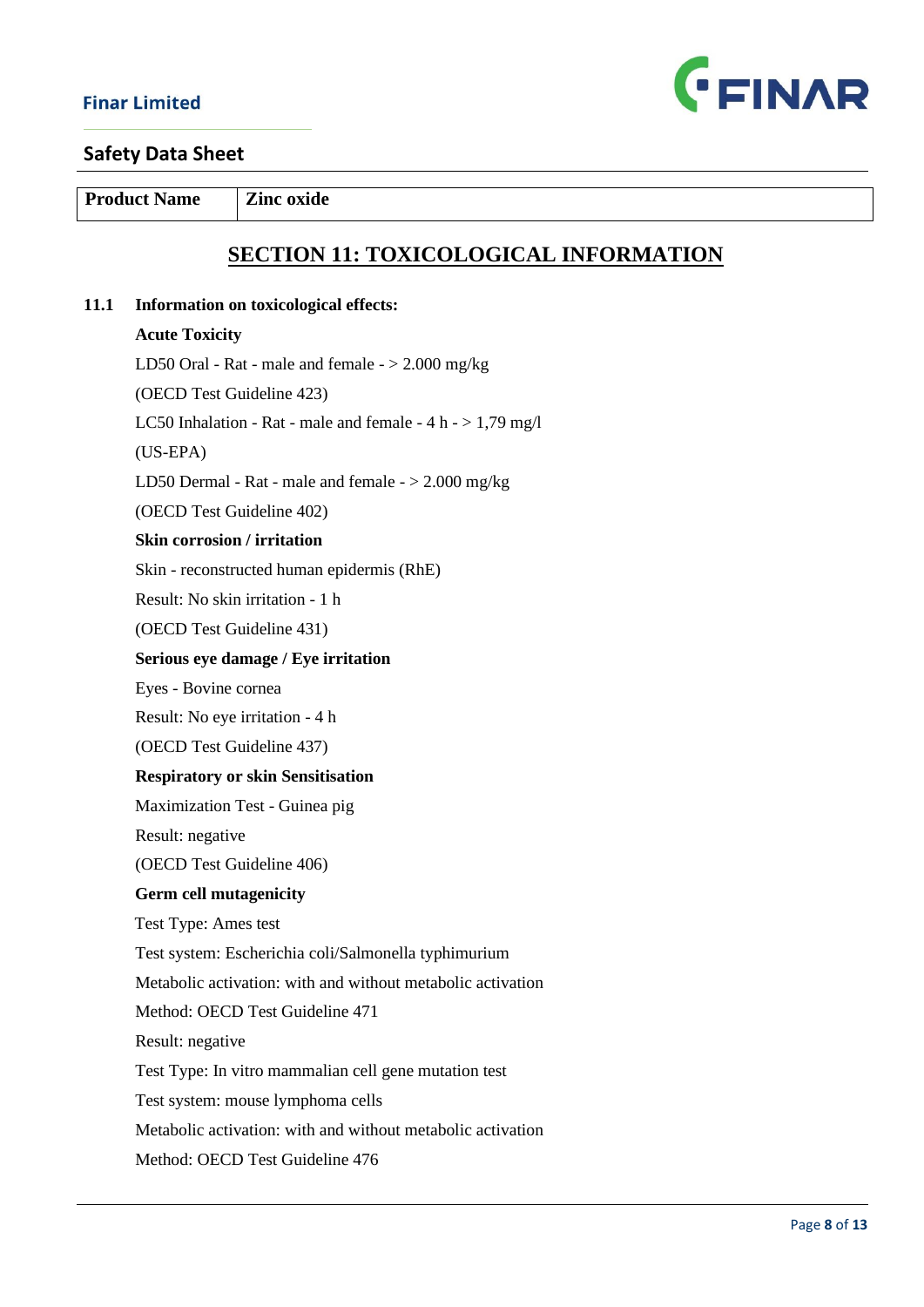

| <b>Product Name</b>          | <b>Zinc</b> oxide                                              |
|------------------------------|----------------------------------------------------------------|
|                              | Result: Positive results were obtained in some in vitro tests. |
|                              | Test Type: Chromosome aberration test in vitro                 |
|                              | Test system: Chinese hamster lung cells                        |
|                              | Metabolic activation: with and without metabolic activation    |
|                              | Method: OECD Test Guideline 473                                |
| Result: negative             |                                                                |
|                              | Test Type: Chromosome aberration test in vitro                 |
|                              | Test system: Human lymphocytes                                 |
|                              | Metabolic activation: without metabolic activation             |
| Result: positive             |                                                                |
| Remarks: (ECHA)              |                                                                |
| Test Type: Micronucleus test |                                                                |
|                              | Test system: Human epithelioid cells                           |
|                              | Metabolic activation: without metabolic activation             |
|                              | Method: OECD Test Guideline 487                                |
| Result: negative             |                                                                |
|                              | Test Type: In vivo micronucleus test                           |
| Species: Mouse               |                                                                |
|                              | Cell type: Red blood cells (erythrocytes)                      |
|                              | <b>Application Route: Intraperitoneal</b>                      |
|                              | Method: OECD Test Guideline 474                                |
| Result: negative             |                                                                |
| Carcinogenicity              |                                                                |
| No data available            |                                                                |
| <b>Reproductive toxicity</b> |                                                                |
| No data available            |                                                                |
| <b>Teratogenicity</b>        |                                                                |
| No data available            |                                                                |
|                              | Specific target organ toxicity - single exposure               |
| No data available            |                                                                |
|                              | Specific target organ toxicity - repeated exposure             |
| No data available            |                                                                |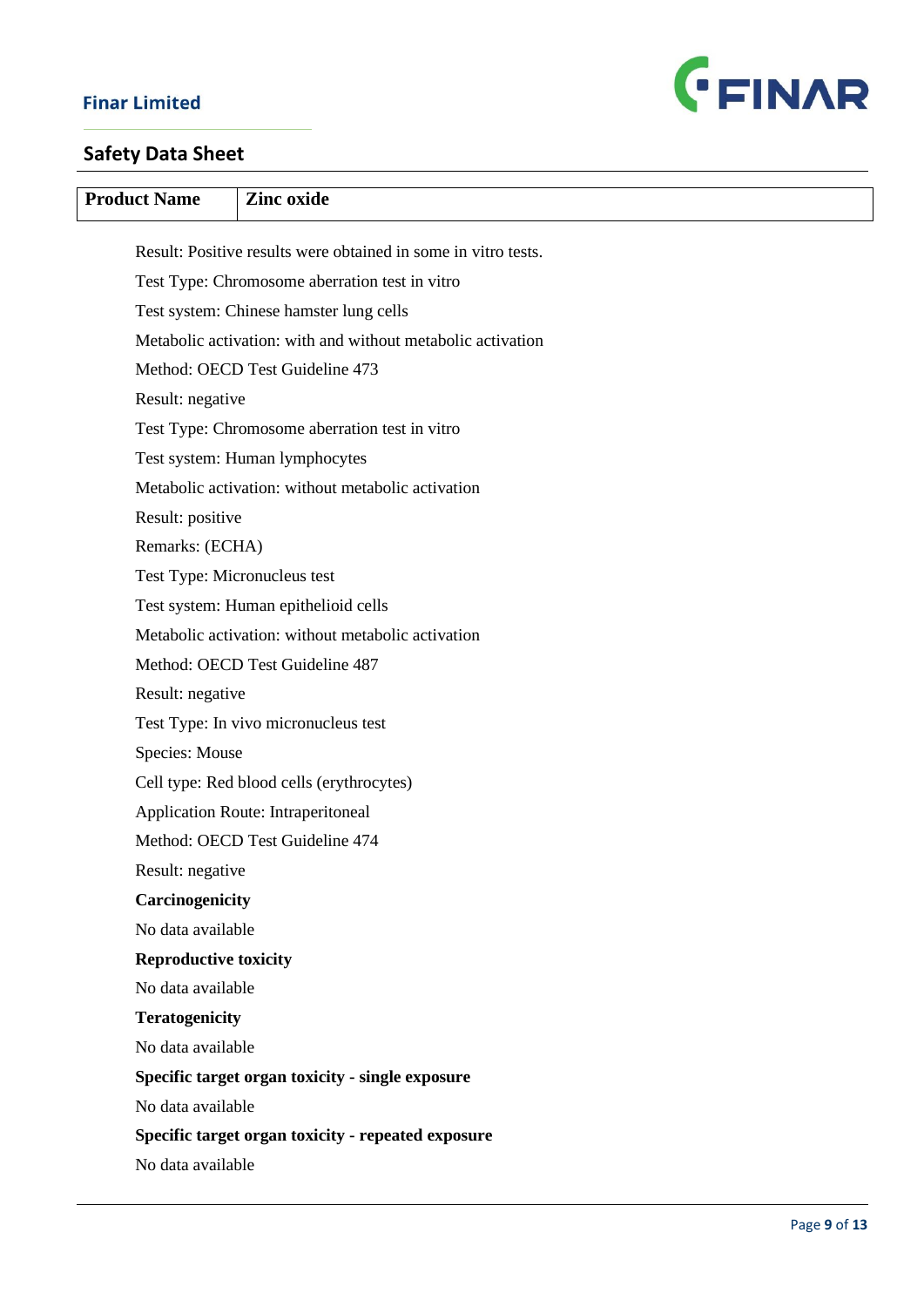

| <b>Product Name</b><br><b>Zinc oxide</b>                                                                  |                                                     |                                                                                                               |
|-----------------------------------------------------------------------------------------------------------|-----------------------------------------------------|---------------------------------------------------------------------------------------------------------------|
|                                                                                                           |                                                     |                                                                                                               |
|                                                                                                           | <b>Aspiration hazard</b>                            |                                                                                                               |
|                                                                                                           | No data available                                   |                                                                                                               |
| 11.2                                                                                                      | <b>Further Information:</b>                         |                                                                                                               |
|                                                                                                           |                                                     | Repeated dose toxicity - Rat - male and female - Oral - 13 Weeks - NOAEL (No observed adverse effect          |
|                                                                                                           | $level$ ) – 31.52 mg/kg                             |                                                                                                               |
|                                                                                                           |                                                     | Remarks: (in analogy to similar products)                                                                     |
|                                                                                                           |                                                     | Repeated dose toxicity - Rat - male - Inhalation - 3 Months                                                   |
|                                                                                                           |                                                     | Repeated dose toxicity - Rat - male and female - Dermal - 28 d - LOAEL (Lowest observed adverse effect        |
|                                                                                                           | $level$ ) - 75 mg/kg                                |                                                                                                               |
|                                                                                                           | <b>RTECS: ZH4810000</b>                             |                                                                                                               |
|                                                                                                           |                                                     | Zinc oxide dust or fume can irritate the respiratory tract. Prolonged skin contact can produce a severe       |
|                                                                                                           |                                                     | dermatitis called oxide pox. Exposure to high levels of dust or fume can cause metallic taste, marked thirst, |
|                                                                                                           |                                                     | coughing, fatigue, weakness, muscular pain, and nausea followed by fever and chills. Severe overexposure      |
| may result in bronchitis or pneumonia with a bluish tint to the skin., prolonged or repeated exposure can |                                                     |                                                                                                               |
| cause:, Reversible liver enzyme abnormalities., Diarrhea                                                  |                                                     |                                                                                                               |
|                                                                                                           |                                                     | To the best of our knowledge, the chemical, physical, and toxicological properties have not been              |
|                                                                                                           | thoroughly investigated.                            |                                                                                                               |
|                                                                                                           |                                                     | The following applies to zinc compounds in general: only slightly absorbable via the gastrointestinal tract.  |
|                                                                                                           |                                                     | Adstringent effect on mucous membranes. Metal-fume fever after inhalation of large quantities.                |
|                                                                                                           |                                                     | Handle in accordance with good industrial hygiene and safety practice.                                        |
|                                                                                                           |                                                     |                                                                                                               |
|                                                                                                           |                                                     |                                                                                                               |
|                                                                                                           |                                                     | <b>SECTION 12: ECOLOGICAL INFORMATION</b>                                                                     |
| 12.1.                                                                                                     | <b>Toxicity:</b>                                    |                                                                                                               |
|                                                                                                           | <b>Toxicity to fish</b>                             |                                                                                                               |
|                                                                                                           |                                                     | Semi-static test LC50 - Danio rerio (zebra fish) - 2.525 mg/l - 96 h                                          |
|                                                                                                           | Remarks: (ECHA)                                     |                                                                                                               |
|                                                                                                           | Toxicity to daphnia and other aquatic invertebrates |                                                                                                               |

Static test EC50 - Daphnia magna (Water flea) - 1 mg/l - 48 h

(OECD Test Guideline 202)

## **Toxicity to algae**

Static test NOEC - Pseudokirchneriella subcapitata (microalgae) – 0.024 mg/l - 72 h

(OECD Test Guideline 201)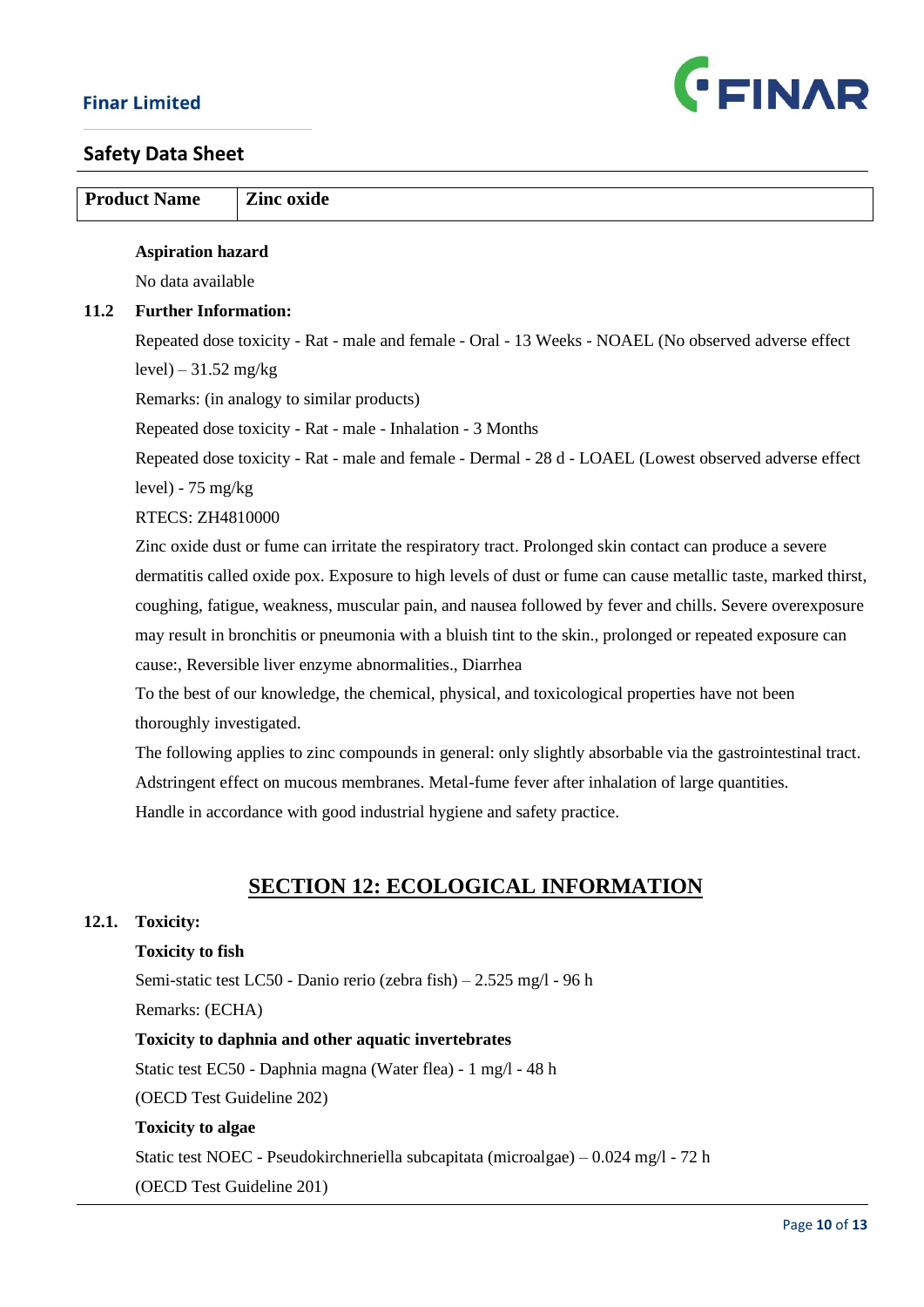

| <b>Product Name</b> |                                           | Zinc oxide                                                                                            |
|---------------------|-------------------------------------------|-------------------------------------------------------------------------------------------------------|
|                     | <b>Toxicity to bacteria</b>               |                                                                                                       |
|                     |                                           | Static test EC50 - activated sludge $-$ > 1.000 mg/l - 3 h                                            |
|                     |                                           | (OECD Test Guideline 209)                                                                             |
| 12.2                | <b>Persistence and degradability:</b>     |                                                                                                       |
|                     |                                           | The methods for determining the biological degradability are not applicable to inorganic substances.  |
| 12.3                | <b>Bioaccumulate potential:</b>           |                                                                                                       |
|                     | No data available                         |                                                                                                       |
| 12.4                | <b>Mobility in soil:</b>                  |                                                                                                       |
|                     | No data available                         |                                                                                                       |
| 12.5                | <b>Results of PBT and vPvB assessment</b> |                                                                                                       |
|                     |                                           | This substance/mixture contains no components considered to be either persistent, bioaccumulative and |
|                     |                                           | toxic (PBT), or very persistent and very bioaccumulative (vPvB) at levels of 0.1% or higher.          |
| 12.6                | Other adverse effects:                    |                                                                                                       |
|                     | No data available                         |                                                                                                       |
|                     |                                           | <b>SECTION 13: DISPOSAL CONSIDERATIONS</b>                                                            |
|                     |                                           |                                                                                                       |
| 13.1                | <b>Waste treatment methods:</b>           |                                                                                                       |
|                     |                                           | Chemical waste generators must determine whether a discarded chemical is classified as a hazardous    |
|                     |                                           | waste. Chemical waste generators must also consult local, regional, and national hazardous waste      |
|                     |                                           | regulations to ensure complete and accurate classification.                                           |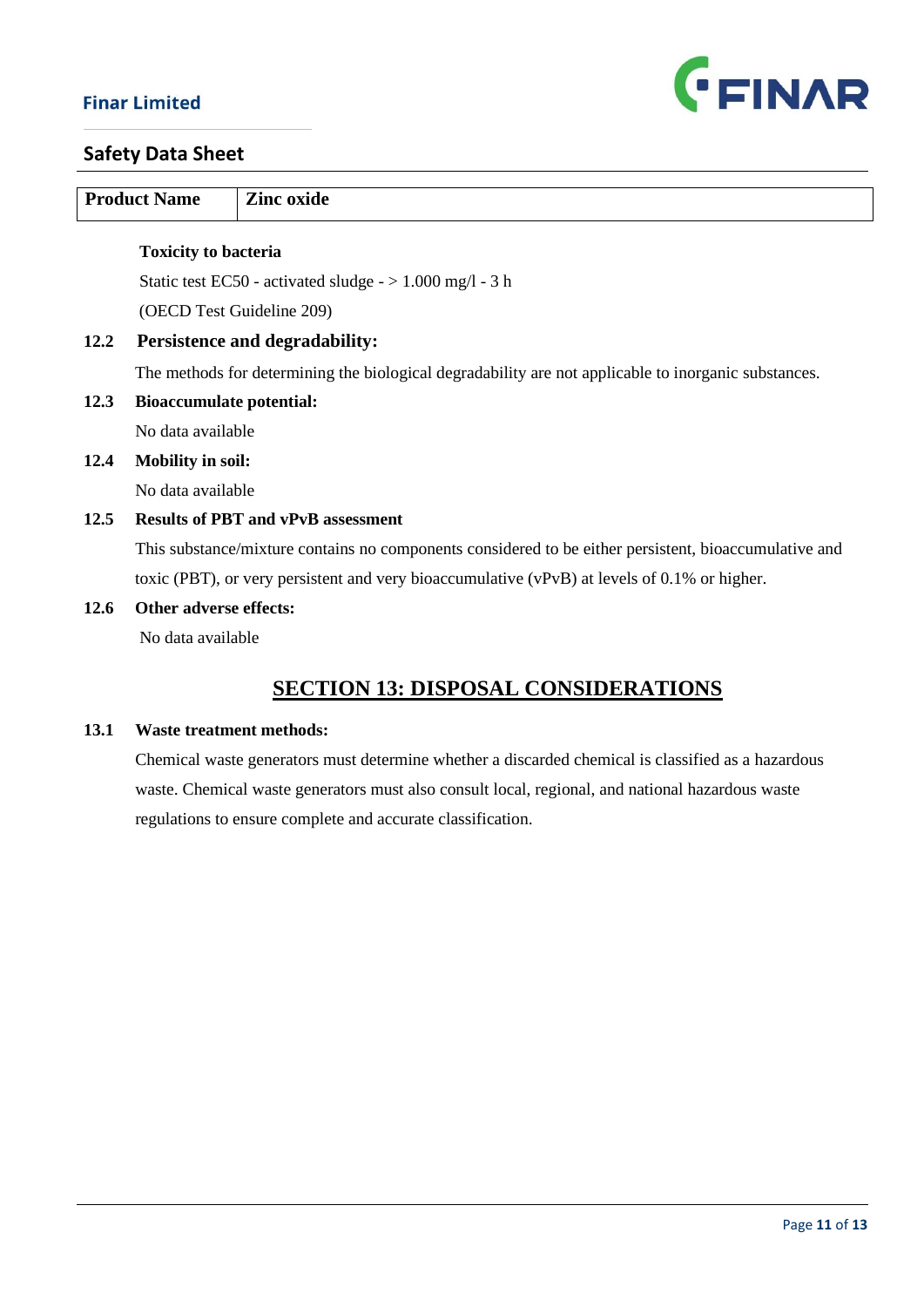

**Product Name Zinc oxide**

# **SECTION 14: TRANSPORT INFORMATION**

|                                       | <b>Land transport</b><br>(ADR/RID) | Air transport<br>(IATA)    | Sea transport<br>(IMDG)              |
|---------------------------------------|------------------------------------|----------------------------|--------------------------------------|
| 14.1 UN number                        |                                    | <b>UN 3077</b>             |                                      |
| 14.2 Proper shipping name             |                                    | SOLID, N.O.S. (Zinc oxide) | ENVIRONMENTALLY HAZARDOUS SUBSTANCE, |
| <b>14.3 Class</b>                     |                                    | 9                          |                                      |
| 14.4 Packing group                    |                                    | Ш                          |                                      |
| <b>14.5 Environmentally Hazardous</b> |                                    | Yes                        |                                      |
| 14.6 Special precautions for user     |                                    |                            |                                      |

**14.7 Transport in bulk according to Annex II of MARPOL 73/78 and the IBC Code**

#### **Further information**

EHS-Mark required (ADR 2.2.9.1.10, IMDG code 2.10.3) for single packagings and combination packagings containing inner packagings with Dangerous Goods > 5L for liquids or  $>$  5 kg for solids.

# **SECTION 15: REGULATORY INFORMATION**

#### **15.1 Safety, health and environmental regulations/legislation specific for the substance or mixture:**

This safety data sheet complies with the requirements of Regulation (EC) No. 1907/2006.

#### **National legislation**

Seveso III: Directive 2012/18/EU of the European : ENVIRONMENTAL HAZARDS

Parliament and of the Council on the control of

major-accident hazards involving dangerous substances.

#### **Other regulations**

Take note of Dir 94/33/EC on the protection of young people at work.

#### **15.2 Chemical safety assessment:**

For this product a chemical safety assessment was not carried out.

# **SECTION 16: OTHER INFORMATION**

#### **Full text of H-Statements referred to under sections 2 and 3.**

H400 Very toxic to aquatic life.